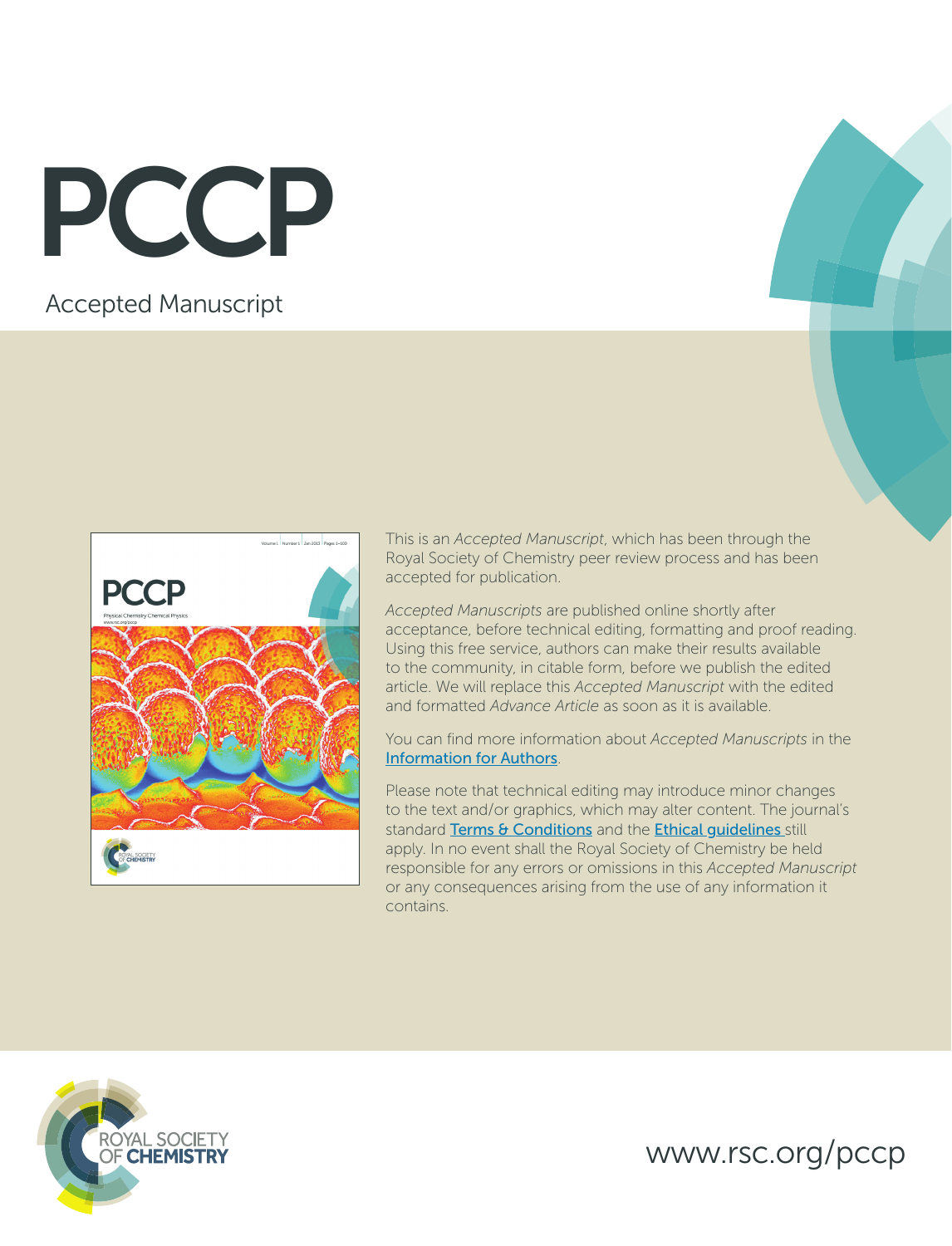# **High intrinsic carrier mobility and photon absorption in perovskite CH3NH3PbI<sup>3</sup>**

Youwei Wang, $^{1}$  Yubo Zhang, $^{1}$  Peihong Zhang, $^{2}$  Wenqing Zhang $^{1,3^{\ast}}$ 

<sup>1</sup> State Key Laboratory of High Performance Ceramics and Superfine Microstructures, Shanghai *Institute of Ceramics, Chinese Academy of Sciences, Shanghai 200050, China <sup>2</sup>Department of Physics, University at Buffalo, SUNY, Buffalo, New York 14260, USA <sup>3</sup>Materials Genome Institute, Shanghai University, Shanghai 200444, China* 

## **Abstract**

The carrier transport and optical properties of the hybrid organic-inorganic perovskite  $CH<sub>3</sub>NH<sub>3</sub>PbI<sub>3</sub>$  are investigated using first-principles approaches. We found that electron and hole mobilities could reach surprisingly high values of  $(7 \sim 30) \times 10^3$ and  $(1.5 \sim 5.5) \times 10^3$  cm<sup>2</sup>/V·s, respectively, and the both are estimated to be much higher than the current experimental measurements. The high carrier mobility is ascribed to the intrinsically small effective masses of anti-bonding band-edge states. The above results imply that there is still space to improve the performance of related solar cells. This material also has sharp photon absorption edge and absorption coefficient as high as  $10^5$  cm<sup>-1</sup>, both of which contribute to effective utilization of solar radiation. Although band-edge states are mainly derived from the inorganic ions of Pb and I, the thermal movement of organic base has indirect influences on the bandgap and carrier effective masses, resulting in the temperature-dependent solar cell efficiencies.

#### **1. Introduction**

Dye-sensitized solar cell is considered to be one of the most promising third-generation photovoltaic cells, owing to their high efficiency, low cost, and simple printing fabrication process. Although the related researches date back to the 1920s,<sup>1</sup> the cell efficiency was below 12% for a long time.<sup>2,3</sup> Recently, a major breakthrough is achieved in the organic-inorganic hybrid solar cells, i.e., the emerging methylammonium lead iodide  $(CH_3NH_3PbI_3)$ with perovskite structure.<sup>4-8</sup> The cell efficiency is as high as  $19.3\%$ , which is comparable to the best record of 20.3% for the Cu(In,Ga)Se<sub>2</sub> cell.<sup>10</sup> Such a high cell efficiency is ascribed to the long diffusion length<sup>6,7</sup> and the large absorption coefficient.<sup>11</sup>

Considerable efforts have been devoted to the microscopic mechanism of the superior performance in the fundamental research community. For example, first-principles investigations found that the separation of electron-hole pair can be effectively assisted by the spontaneous electric polarization in these hybrid materials, which is induced by the organic base.<sup>12</sup> It was also found that the carrier diffusion length can be affected by the unusual defect properties, which is strongly correlated with the anti-bonding coupling between Pb-6*s* and I-5*p* states at the valence band maximum (VBM).<sup>13</sup> Experimental research showed that the electron-hole diffusion length in mixed halide  $CH_3NH_3PbI_3.CI_r$  is around one micrometer, one order of magnitude greater than its absorption length.<sup>6</sup> Such long diffusion length is beneficial for the effective separation and collection of the photon-excited carriers. Generally speaking, the extremely long diffusion length should imply high carrier mobility and/or low recombination rate of the electron-hole pairs. However, the measured electron mobility is only 66  $\text{cm}^2/\text{V}\cdot\text{s}$  for perovskite CH<sub>3</sub>NH<sub>3</sub>PbI<sub>3</sub>, which is rather smaller than expected, compared with 2320 cm<sup>2</sup>/V $\cdot$ s in  $\rm CH_3NH_3SnI_3.^{14}$ 

Earlier experiments also confirmed that the absorption coefficient of CH<sub>3</sub>NH<sub>3</sub>PbI<sub>3</sub> is as high as 10<sup>5</sup> cm<sup>-1</sup>, which is comparable to those of GaAs and  $Cu(In, Ga)Se<sub>2</sub>$ .<sup>11</sup> The high absorption coefficient explains the reason that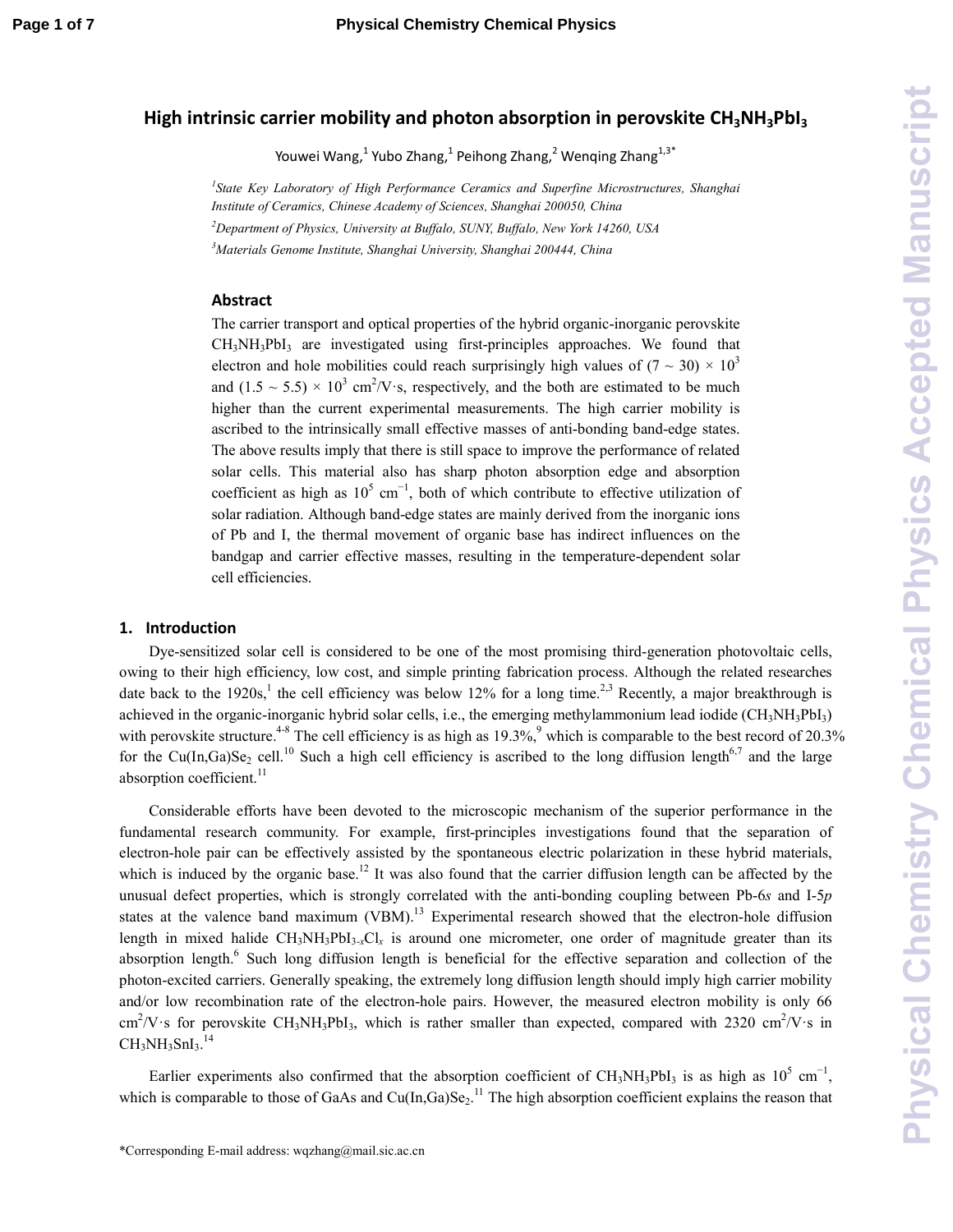thin absorber films can suffice for practical perovskite solar cells.<sup>4,5</sup> Indeed, the observed high photoluminescence quenching (>90%) is a strong manifestation of efficient charge transfer from CH<sub>3</sub>NH<sub>3</sub>PbI<sub>3</sub> to PC<sub>61</sub>BM (abbreviation for [6,6]-phenyl-C<sub>61</sub>-butyric acid methyl ester) at the interface.<sup>15</sup> Moreover, the optical bandgap of 1.5 eV also ensures an optimal utilization of the solar spectral irradiance for a single junction solar cell.<sup>16</sup>

In this work, we investigated the carrier transport properties using approaches based on the deformation potential theory.<sup>17</sup> Furthermore, we also calculated the optical absorption coefficient. The intrinsic carrier mobility and photon absorption are found to be rather high in perovskite  $CH<sub>3</sub>NH<sub>3</sub>PbI<sub>3</sub>$ , which partly explains why the solar cells can achieve such high efficiencies. Finally, we discussed the indirect influence of thermal movement of the organic base on the transport and optical properties by tuning the Pb-I framework. That effect of organic base leads to temperature-dependent solar cell efficiencies.

#### **2. Computational details**

The structural and electronic properties are investigated using the plane-wave projector-augmented wave method<sup>18,19</sup> as implemented in the Vienna *ab initio* simulation (VASP) package.<sup>20,21</sup> We employed 4×4×4 Monkhorst-pack k-meshes<sup>22</sup> for structural relaxation and electronic properties calculations. For structural relaxation, we used the van der Waals density functional (vdW-DF)<sup>23</sup> in the form of optB86b-vdW<sup>24</sup> to calculate the dispersion interaction between the organic base and the Pb-I framework. The electronic properties are comparatively investigated by using the Perdew-Burke-Ernzerh (PBE) <sup>25</sup> functional and the modified Becke-Johnson (mBJ) potential.26-29 Because near-edge states contains considerable heavy *p*-electrons from the Pb and I elements, the spin-orbit coupling (SOC) effect is taken into consideration. Starting from the above obtained band structures, we further investigated the carrier transport and optical properties. The carrier mobility is calculated using deformation potential theory.<sup>17</sup> Optical absorption properties<sup>30</sup> are calculated using the independent particle approximation as implemented in the all-electron WIEN2k code<sup>31</sup> with much denser  $20 \times 20 \times 20$  *k*-meshes.

## **3. Results and discussion**

#### **3.1. A brief introduction to the structural properties**

Before presenting the results, we first introduced the structural properties of three phases of  $CH<sub>3</sub>NH<sub>3</sub>PbI<sub>3</sub>$ . Whereas the Pb-I octahedra forms the framework of perovskite, the large organic base  $CH_3NH_3^+$  (i.e., the A-site cation in the standard  $ABO<sub>3</sub>$  perovskite) occupies the void formed by adjacent octahedra. The organic base interacts with the Pb-I inorganic framework through the dispersion interaction between methyl and iodide ions. Because the vdW force is relatively weak, such bonding can be easily destroyed by, for example, temperature effect. As a result, CH<sub>3</sub>NH<sub>3</sub>PbI<sub>3</sub> transits from orthorhombic phase to tetragonal phase at 161.4 K, and further to cubic phase at 330.4  $K<sub>1</sub><sup>32</sup>$  which is mainly due to the strong dynamic movement of the organic base. The primitive cells have 48, 48, and 12 atoms for the orthorhombic (*a* = 8.490, *b* = 8.948, *c* = 12.556 Å), tetragonal (*a* = *b* = 8.851, *c* = 12.444 Å), and cubic  $(a = b = c = 6.276 \text{ Å})$  phases, respectively. In order to make a straight-forward comparison of the three systems, we reconstructed the cubic structure by doubling the lattice  $c$  (i.e.,  $c' = 2c$ ) to reflect similar symmetry with the orthorhombic and tetragonal counterparts and the resulting structure  $(a' = b' = c'/\sqrt{2} = 8.876 \text{ Å})$  is taken as "pseudo-cubic'' phase, presenting the orientations of organic base different but keeping the sub-lattice of Pb-I framework cubic phase.

Experimentally, the orientations of the organic base in the high-temperature tetragonal and cubic structures cannot be well resolved due to the thermal movement of the organic base. In our work, the theoretical crystal structures are obtained by optimizing ion positions with lattice parameters fixed to the experimentally values. As a result, the thermal movement (or orientational disorder) effect of organic base is partially considered in our structures. In other words, the simple approximation to the crystal structure is inadequate to fully explore the thermal movement effect and thus the detailed influences on the carrier transport and optical properties. However, we argued that the transport and optical properties are mainly determined by the Pb-I interactions. And the thermal movement effect will be briefly discussed below.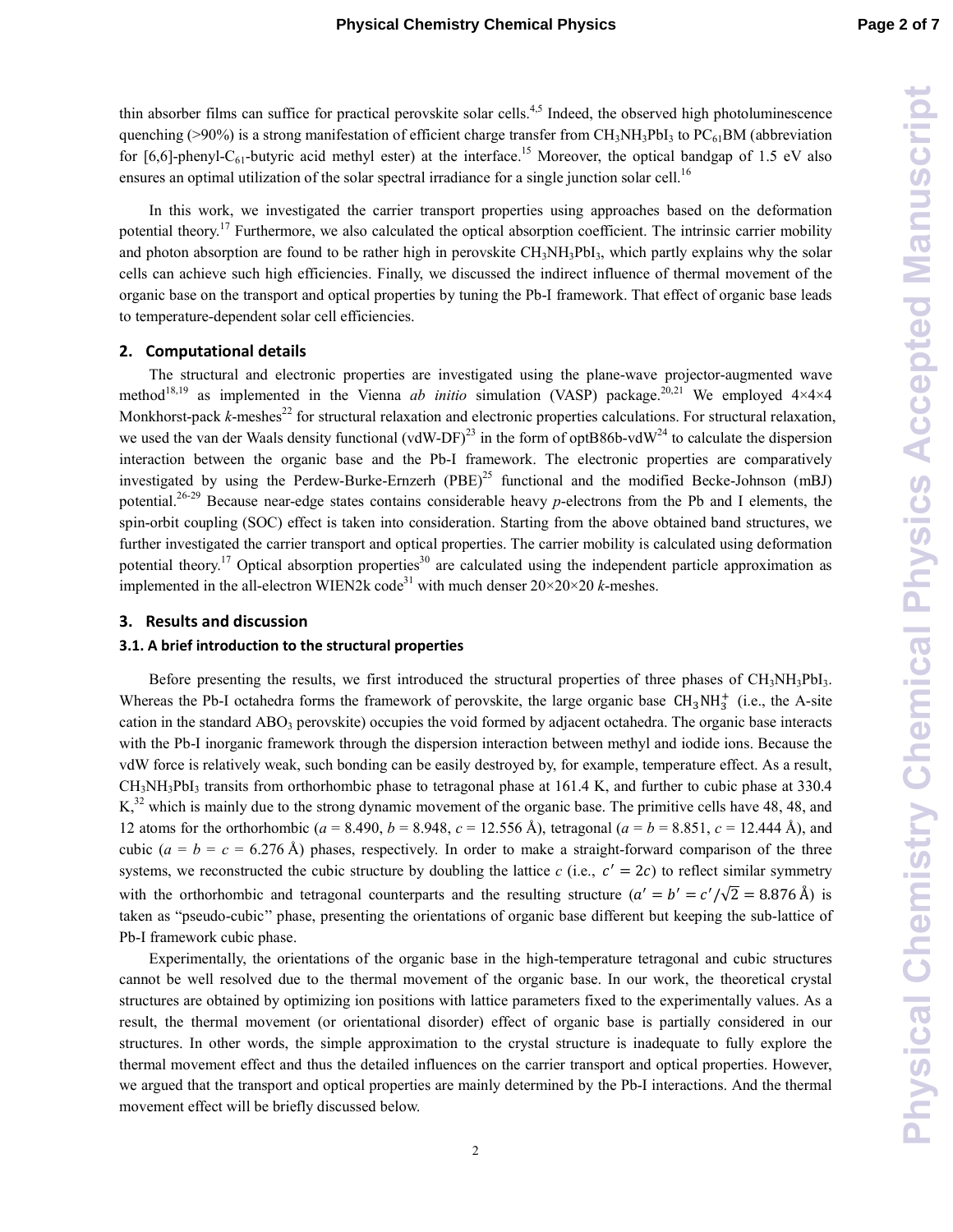#### **3.2. High mobilities of electrons and holes**

Whereas a similar system of CH<sub>3</sub>NH<sub>3</sub>SnI<sub>3</sub> was reported to have a high electron mobility ( $\mu_e \sim 2320 \text{ cm}^2/\text{V} \cdot \text{s}$ ) from experimental measurement, the electron mobility ( $\mu_e \sim 66 \text{ cm}^2/\text{V} \cdot \text{s}$ ) seems too small for CH<sub>3</sub>NH<sub>3</sub>PbI<sub>3</sub>.<sup>14</sup> In this work, the transport properties are evaluated using a simple approach based on the deformation potential theory as shown bellow<sup>17</sup>:

$$
\mu = \frac{(8\pi)^{\frac{1}{2}}\hbar^4 e c_{ii}}{3(m^*)^{\frac{5}{2}}(k_B T)^{\frac{3}{2}} E_1^2},
$$

where  $\hbar$  is the reduced Planck constant, *e* is the element charge,  $c_{ii}$  is the elastic constant,  $m^*$  is the effective mass of charge,  $k_B$  is the Boltzmann constant, *T* is the temperature, and  $E_I$  is the deformation potential.<sup>33-35</sup> The deformation potential  $(E_1)$  is defined as energy shift of the band energy position ( $\Delta E$ ) with respect to a small lattice dilation ( $\Delta l$ ) along a lattice ( $l_0$ ) direction, i.e.,  $E_1 = \Delta E/(\Delta l/l_0)$ . It should be noticed that reliable band structures are highly essential for the calculations of carrier mobilities. In our calculations, the mBJ potential is employed with the SOC effect considered (see the Supplementary material) and the core levels are aligned to determine the energy shift of band-edge states.<sup>34</sup> The calculated carrier mobility, together with the deformation potential, elastic constant, and effective mass, are collected in Table I for the three phases.

Table I. Calculated deformation potential  $(E_{Ic}$  and  $E_{Iv}$  for electron and hole, respectively), elastic constant  $(c_{ii})$ , effective mass ( $m_e$  and  $m_h$  for electron and hole, respectively), and carrier mobility ( $\mu_e$  and  $\mu_h$  for electron and hole, respectively) at the Γ-point of the Brillouin Zone. Two directions are considered for the orthorhombic and tetragonal phases, and only one direction is calculated for the pseudo-cubic phase. Room temperature (*T=300 K*) is used in the calculation.

|                                                    | Orthorhombic |         | Tetragonal |         | Pseudo-cubic |
|----------------------------------------------------|--------------|---------|------------|---------|--------------|
|                                                    | <001         | <100    | <001       | <100    | <001         |
| $E_{Ic}$ (eV)                                      | $-4.89$      | $-1.49$ | $-4.40$    | $-1.48$ | $-4.41$      |
| $E_{Iv}$ (eV)                                      | $-6.74$      | $-4.05$ | $-6.41$    | $-3.26$ | $-7.77$      |
| $c_{ii}$ (kBar)                                    | 443          | 267     | 423        | 233     | 396          |
| $m_e(m_0)$                                         | 0.18         | 0.26    | 0.21       | 0.24    | 0.11         |
| $m_h(m_0)$                                         | 0.27         | 0.30    | 0.28       | 0.31    | 0.14         |
| $\mu_e (10^3 \text{cm}^2/\text{V} \cdot \text{s})$ | 8.30         | 21.6    | 6.70       | 23.4    | 31.5         |
| $\mu_h (10^3 \text{cm}^2/\text{V} \cdot \text{s})$ | 1.60         | 2.00    | 1.50       | 2.50    | 5.50         |

The calculated electron mobilities are around  $(7 \sim 30) \times 10^3$  cm<sup>2</sup>/V·s for the three phases, substantially higher than the experimentally measured data (experimental result of hole mobility is unavailable).<sup>14</sup> Our results are consistent with another recent theoretical work,<sup>36</sup> which predicted high carrier mobilities to be  $3100 \sim 1500$  $\text{cm}^2/\text{V}\cdot\text{s}$  for electrons and 1500~800 cm<sup>2</sup>/V $\cdot$ s for holes from a simplified Kane model<sup>37</sup> with empirical parameters of the concentration varying from  $10^{16}$  to  $10^{19}$  cm<sup>-3</sup>. The high mobilities for both the electron and hole are due to the small effective masses (see Table I), which can be inferred from the calculated band structure (see Fig. 2). Both the valence and conduction band-edge states are from the inorganic Pb-I framework, with the organic base only contributing to low energy bands (see Supplementary materials). The conduction band minimum (CBM) is composed of the Pb-6*p* (amount to 80%) and I-5*p* (20%) states, and the anti-bonding interaction results in rather small effective electron mass as usually found in simple semiconductors. The VBM is mainly from the I-5*p* (70%), but also with some Pb-6*s* (30%) states. Moreover, it should be noticed that the Pb-6*s* states near the VBM are from the anti-bonding part of Pb-6 $s^2$  lone pair,<sup>13</sup> with the bonding states around −7.5 eV from the VBM. As a result, the anti-bonding interaction at the VBM also results in small effective masses for the holes, comparable with that of the electrons.

The calculated hole mobilities in  $CH_3NH_3PbI_3$  are lower than that of electrons, consistent with the usual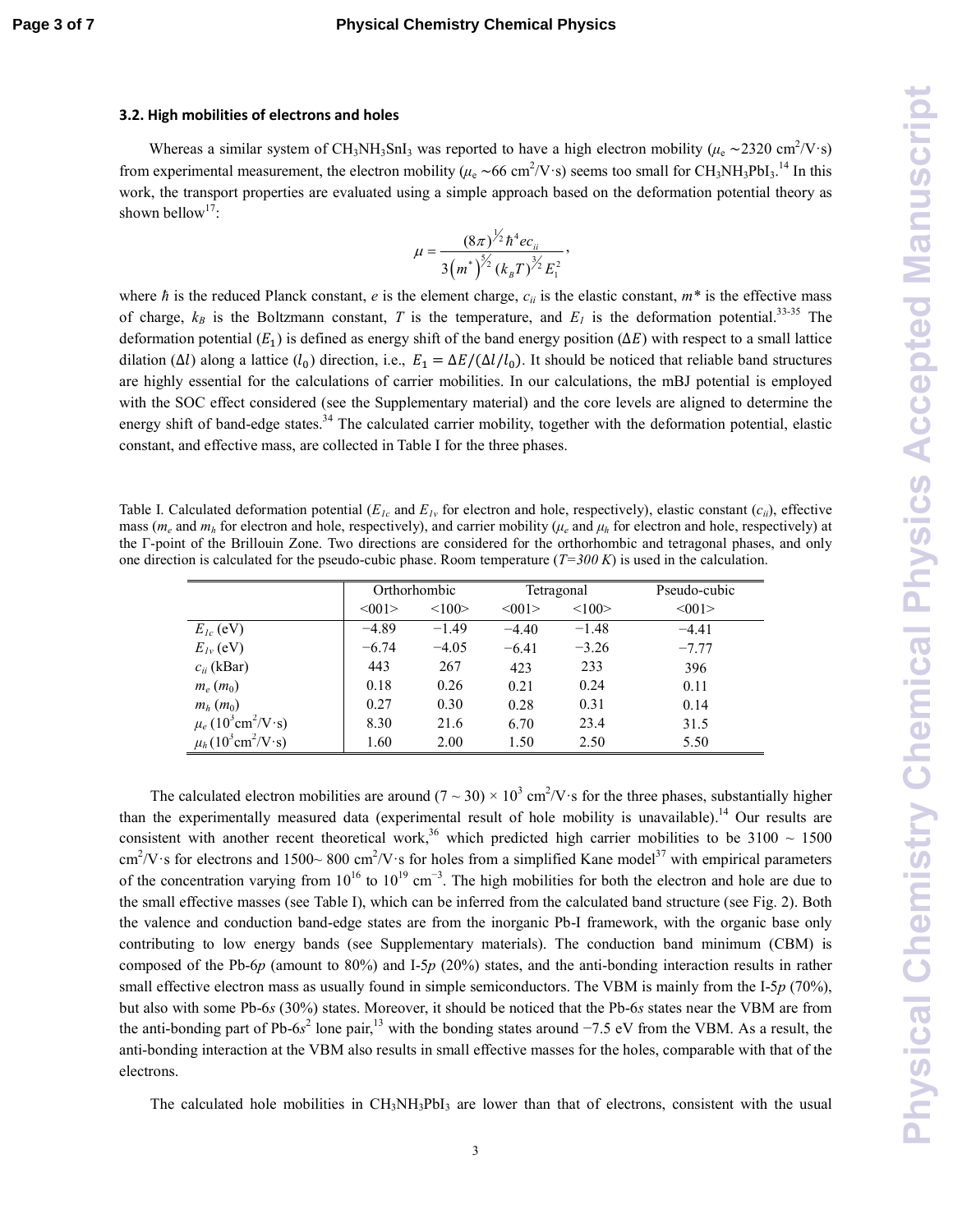findings in simple semiconductors.<sup>17</sup> Generally speaking, the lower mobilities for the holes than the electrons in simple semiconductors are usually due to the heavier effective masses for the holes. However, the effective masses of electrons and holes are comparable in  $CH_3NH_3PbI_3$  (see Table I). In fact, the main difference between electron and hole mobilities in CH<sub>3</sub>NH<sub>3</sub>PbI<sub>3</sub> derives from the deformation potential ( $\sim$ 2 times higher for the holes than for the electrons), rather than from the effective masses as found in simple semiconductors, like Silicon. We analyzed this '*abnormal behavior*' of deformation potential in CH3NH3PbI3 by investigating the band-edge electronic properties. Upon volume dilation, the site energy of the VBM is influenced by three factors (see Supplementary materials): (a) the decreasing of the kinetic energy, (b) the decreasing due to the Pb-6*s* and I-5*p* anti-bonding interaction, and (c) the negligibly increasing due to the small proportion of Pb-6*p* and I-5*p* bonding interaction. The CBM is influenced by two factors: (a) the decreasing of kinetic energy and (b) the decreasing due to Pb-6*p* and I-5*p* anti-bonding interaction. From Table I, it is obvious that the VBM site energy is more prone to change upon dilation than the CBM. In this regard, the anti-bonding interaction between Pb-6*s* and I-5*p* plays a major role in determining the site energy of the VBM. Since the deformation potential is a measure of the coupling strength of the carrier to acoustic phonon,<sup>38</sup> the phonon scattering is more severe for the hole than for electron in CH<sub>3</sub>NH<sub>3</sub>PbI<sub>3</sub>. As a result, the hole has much lower mobility than the electron, despite that the hole and electron have quite similar effective masses at the band-edge states.

### **3.3. High optical absorption coefficient**

In addition to the carrier mobility, we also evaluated absorption coefficients of  $CH<sub>3</sub>NH<sub>3</sub>PbI<sub>3</sub>$ , which is another important factor to influence the solar cell efficiency (see Fig. 1). Generally speaking, the calculated spectra agree well with experimental results, especially that the peak near 2.5 eV from the measurement is well reproduced in the theoretical calculations (around 2.25 eV). However, the calculated absorption coefficient is slightly lower than the experimental results,<sup>11</sup> because the excitonic effect, quadrupole transition, and vibronic coupling effect are neglected in our calculations.

Two favorable factors contributing to the solar cell application can be easily confirmed from the spectra. First, the spectra show sharp shoulders near absorption edges, which is conducive to effective utilization of low-energy photons. Second, the absorption coefficients are as high as  $10^4 \sim 10^5$  cm<sup>-1</sup> near the edges. The high absorption ability is due to the absorption between the I-5*p* valence states and the Pb-6*p* conduction states, both of which have high density of states. It is also benefited by the optical transition from the Pb-6*s* states near the VBM to the Pb-6*p* states near the CBM. So, while  $CH_3NH_3PbI_3$  has comparable absorption ability to the well-known Cu(In,Ga)Se<sub>2</sub> material,  $CH_3NH_3PbI_3$  has much sharper absorption edge and thus can better utilize the low-energy photons.



Fig. 1. Calculated absorption coefficient of three phases averaged over nonequivalent directions. The inset also shows the  $experimental result<sup>11</sup>$ .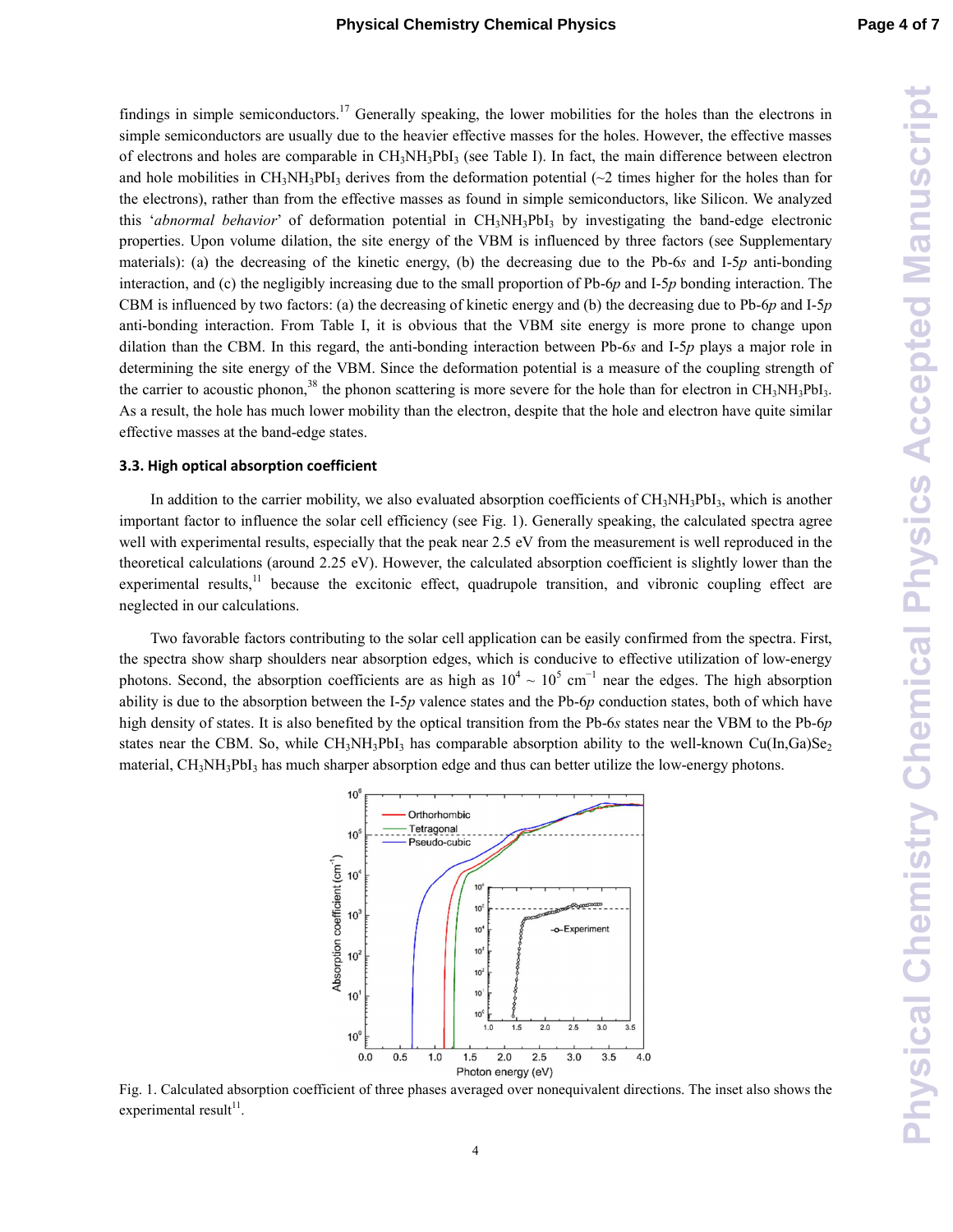#### **3.4. Thermal movements of organic base and photovoltaic performance**

As discussed above, the thermal movement (or orientational disorder) effect of the organic base is approximated in our theoretical calculations. In this section, we briefly argued the thermal movement effect on the transport and optical properties of  $CH<sub>3</sub>NH<sub>3</sub>PbI<sub>3</sub>$ .

It should be noticed that both the transport and optical properties are mainly determined by the near-edge electronic properties (see Supplementary materials). Therefore, the organic base is not expected to have direct influences on those properties, since the organic base only contributes to the states with much lower energy. Nevertheless, the thermal movement of organic base can change the inorganic Pb-I framework, i.e., the calculated Pb-I bond-lengths are 3.18, 3.22, and 3.14 Å for orthorhombic, tetragonal, and pseudo-cubic structures, respectively. In other words, the essential structural difference between the three phases is the deformation of the Pb-I octahedra induced by organic base. Interestingly, the structural difference can change the near-edge band structures substantially (see Fig. 2), because both the band-edge valence and conduction states are from the Pb-I framework.

As shown in Table I, the thermal movement of organic base has a significant influence on the effective masses for both the electrons and holes. As the Pb-I bond length decreases from the tetragonal (i.e., 3.22 Å) to the orthorhombic (i.e., 3.18 Å) and to the pseudo-cubic phase (i.e., 3.14 Å), the interaction between Pb cations and I anions increases, resulting in much wider band widths (see Fig. 2) and thus smaller effective masses. As a result, the pseudo-cubic phase has the highest carrier mobilities among the three phases. Another important influence of organic base on the bandgap is also ascribed to the Pb-I bond length. As the Pb-I bond length decreases, the enhanced Pb-I interaction and thus the wider band width lead to smaller bandgap. Whereas the bandgap of pseudo-cubic phase ( $E_g = 0.67$  eV) is too small for a photon absorber, the bandgap of the tetragonal phase ( $E_g$  = 1.27 eV) is more ideal for photovoltaic devices. Both the transport and optical properties can be sensitively influenced by the thermal movement effect of the organic base via an indirect way.



Fig. 2. Band structures of (a) orthorhombic, (b) tetragonal, and (c) cubic phases using mBJ potential. The spin-orbit coupling effect is considered in the calculation. The dispersion curves are along directions of  $T(-\frac{1}{2},0,\frac{1}{2}) \rightarrow Z(0,0,\frac{1}{2}) \rightarrow$  $\Gamma(0,0,0) \to \Upsilon(+/2,0,0) \to \Upsilon(-/2,1/2,0) \to X(0,1/2,0) \to U(0,1/2,1/2) \to R(+/2,1/2)$ . The VBMs are set to be zero.

#### **4. Conclusions**

To gain insights to the superior photovoltaic material of  $CH_3NH_3PbI_3$ , we carried out theoretical investigations on the carrier transport and the optical properties using the first-principles approaches. We found that the theoretically predicted carrier mobilities are as high as  $(7 \sim 30) \times 10^3$  and  $(1.5 \sim 5.5) \times 10^3$  cm<sup>2</sup>/V·s for band-edge electron and hole, respectively. The high carrier mobilities are ascribed to the small effective masses at band-edge states, due to the strong anti-bonding interaction between Iodine and Lead. Besides, this material has superior optical properties, i.e., it has sharp photon absorption edge and high absorption coefficient around  $10^5$  cm<sup>-1</sup>. The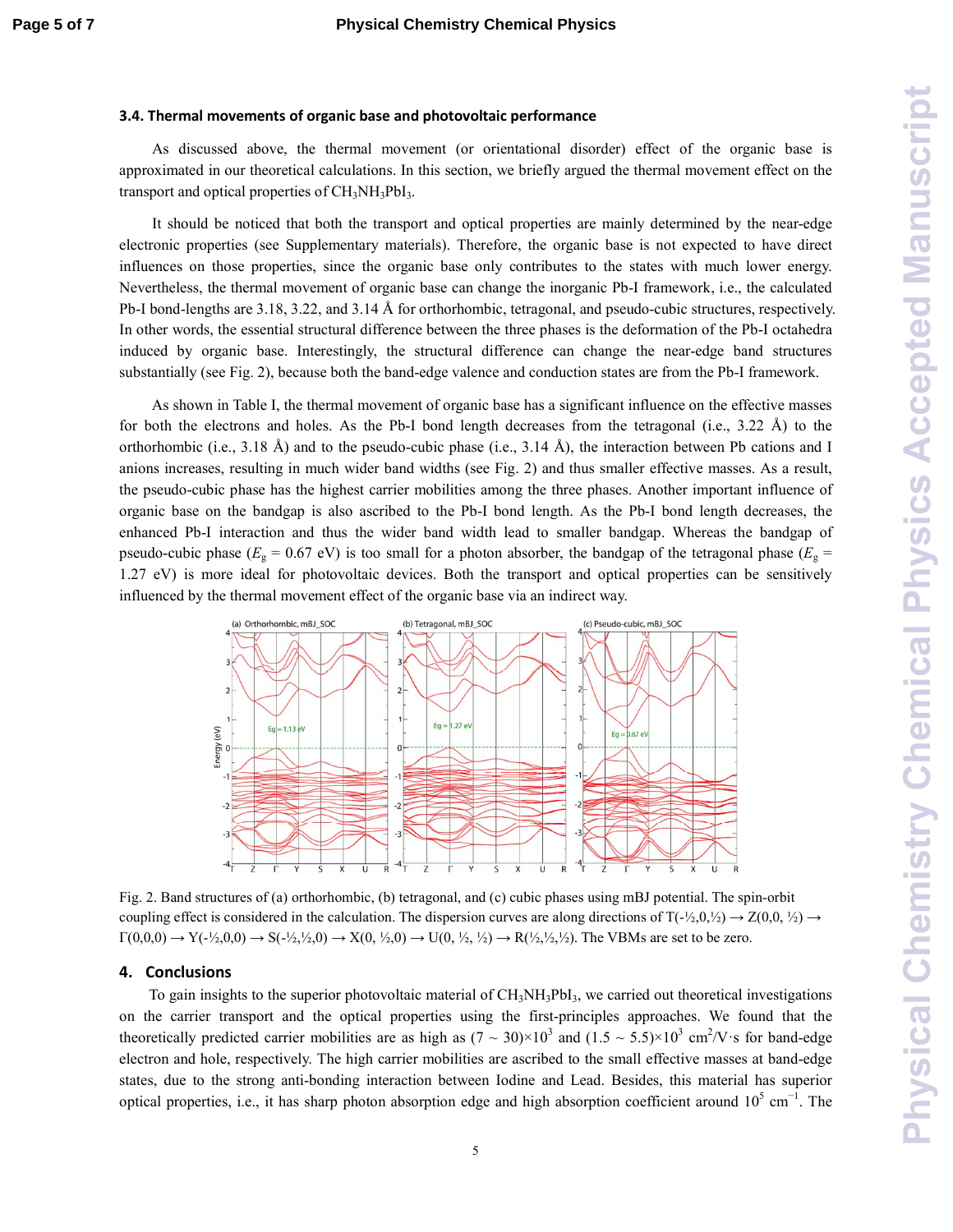unique performance of  $CH_3NH_3PbI_3$  gives rise to the high efficiency of photovoltaic devices.

The influence of thermal movement of organic base on the photovoltaic performance is rather complicated. The direct consequence of this effect is to the crystal structural properties, leading to different deformations to the Pb-I framework. Because the near-edge states depends on the Pb-I interaction, both the carrier transport and optical properties are sensitively influenced by the thermal movement effect of the organic base via an indirect way. Whereas the carrier transport properties are improved for high-temperature pseudo-cubic phase, the band gap is ideal for the mid-temperature tetragonal phase as a photon absorber. We argued that the optimal performance of a practical solar cell can be achieved by considering the detailed balance between the carrier transport and optical properties via the temperature effect.

# **Acknowledgements**

This work is supported by National Natural Science Foundation of China (11234012, 51121064).

# **Reference**

- 1 R. W. G. Wyckoff, Am. J. Sci., 1928, **16**, 349-359.
- 2 Y. Chiba, A. Islam, Y. Watanabe, R. Komiya, N. Koide and L. Han, Jpn. J. Appl. Phys., 2006, **45**, 638-640.
- 3 L. Han, A. Islam, H. Chen, C. Malapaka, B. Chiranjeevi, S. Zhang, X. Yang and M. Yanagida, Energy Environ. Sci., 2012, **5**, 6057-6060.
- 4 J. Burschka, N. Pellet, S. J. Moon, R. Humphry-Baker, P. Gao, M. K. Nazeeruddin and M. Gratzel, Nature, 2013, **499**, 316-319.
- 5 M. Liu, M. B. Johnston and H. J. Snaith, Nature, 2013, **501**, 395-398.
- 6 S. D. Stranks, G. E. Eperon, G. Grancini, C. Menelaou, M. J. Alcocer, T. Leijtens, L. M. Herz, A. Petrozza and H. J. Snaith, Science, 2013, **342**, 341-344.
- 7 G. Xing, N. Mathews, S. Sun, S. S. Lim, Y. M. Lam, M. Gratzel, S. Mhaisalkar and T. C. Sum, Science, 2013, **342**, 344-347.
- 8 T. C. Sum and N. Mathews, Energy Environ. Sci., 2014, **7**, 2518-2534.
- 9 M. A. Green, A. Ho-Baillie and H. J. Snaith, Nature Photon., 2014, **8**, 506-514.
- 10 P. Jackson, D. Hariskos, E. Lotter, S. Paetel, R. Wuerz, R. Menner, W. Wischmann and M. Powalla, Prog. Photovoltaics, 2011, **19**, 894-897.
- 11 S. De Wolf, J. Holovsky, S. J. Moon, P. Löper, B. Niesen, M. Ledinsky, F. J. Haug, J. H. Yum and C. Ballif, J. Phys. Chem. Lett., 2014, **5**, 1035-1039.
- 12 J. M. Frost, K. T. Butler, F. Brivio, C. H. Hendon, M. van Schilfgaarde and A. Walsh, Nano Lett., 2014, 14, 2584-2590.
- 13 W. J. Yin, T. Shi and Y. Yan, Appl. Phys. Lett., 2014, **104**, 063903.
- 14 C. C. Stoumpos, C. D. Malliakas and M. G. Kanatzidis, Inorg. Chem., 2013, **52**, 9019-9038.
- 15 S. Sun, T. Salim, N. Mathews, M. Duchamp, C. Boothroyd, G. Xing, T. C. Sum and Y. M. Lam, Energy Environ. Sci., 2013, **7**, 399-407.
- 16 W. Shockley and H. J. Queisser, J. Appl. Phys., 1961, **32**, 510.
- 17 J. Bardeen and W. Shockley, Phys. Rev. 1950, **80**, 72-80.
- 18 P. E. Blochl, Phys. Rev. B, 1994, **50**, 17953-17979.
- 19 G. Kresse, Phys. Rev. B, 1999, **59**, 1758-1775.
- 20 G. Kresse, Phys. Rev. B, 1996, **54**, 11169-11186.
- 21 G. Kresse and J. Furthmüller, Comp. Mater. Sci., 1996, **6**, 15-50.
- 22 H. J. Monkhorst and J. D. Pack, Phys. Rev .B, 1976, **13**, 5188-5192.
- 23 M. Dion, H. Rydberg, E. Schroder, D. C. Langreth and B. I. Lundqvist, Phys. Rev .Lett., 2004, **92**, 246401.
- 24 J. Klimes, D. R. Bowler and A. Michaelides, Phys. Rev. B, 2011, **83**, 195131.